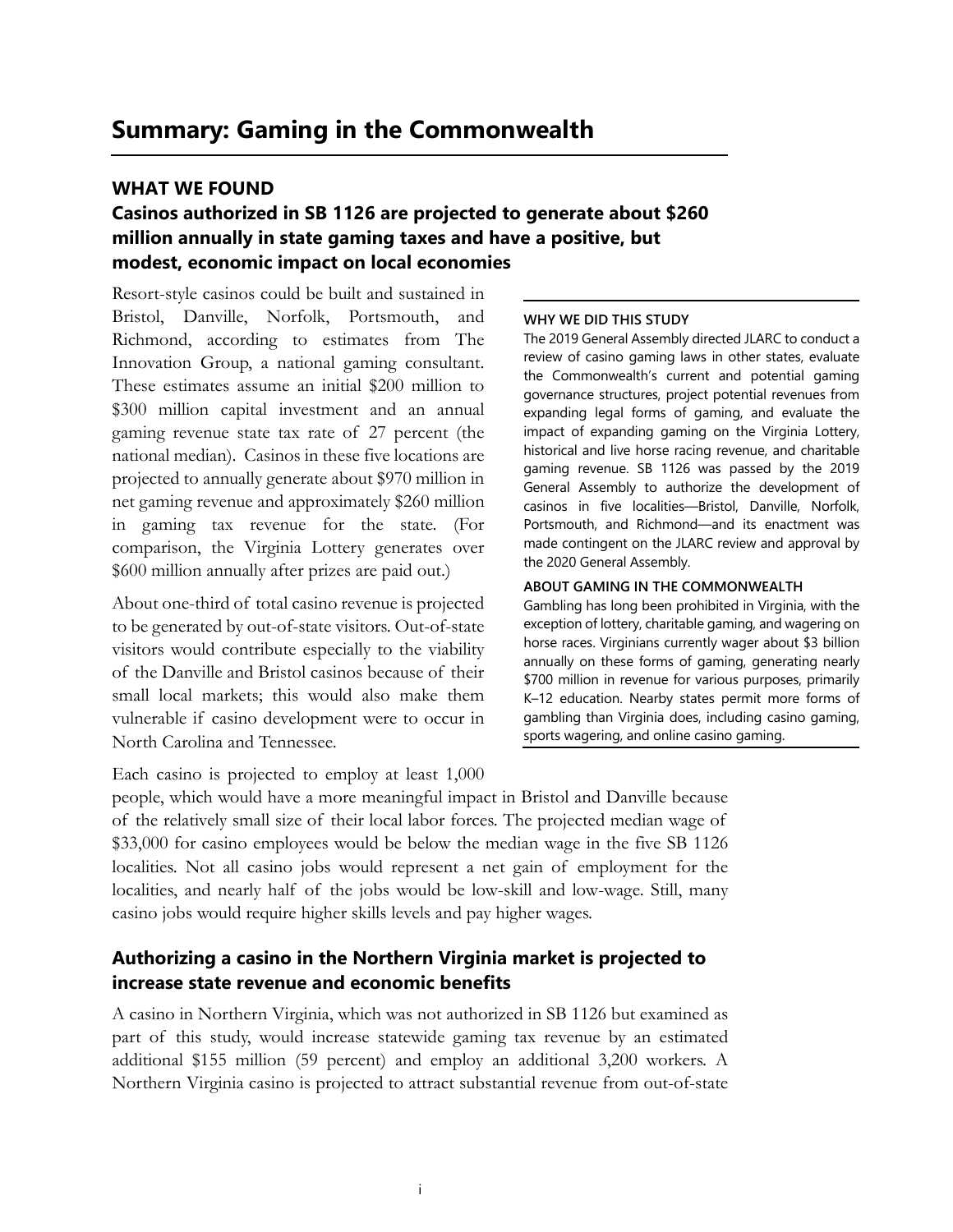customers and retain in state about \$100 million that Virginia residents are currently spending at casinos in other states.



## **Five casinos projected to generate approximately \$260 million in state gaming tax revenue (2025)**

SOURCE: The Innovation Group.

NOTE: Assumes nationwide median effective tax rate of 27 percent. Reflects 2025 dollars. Numbers do not sum because of rounding.

## **Five casinos authorized by SB1126 would be viable under a nationwide median tax rate of 27 percent**

The tax rate applied to casino gaming revenue significantly affects the total gaming tax revenue collected by the state. However, higher tax rates can affect casinos' profitability, and therefore the size and amenities of the casinos. Developers typically size the scale of their casinos to what a market can support, and there is no guarantee that developers will build a larger casino under a lower tax rate. However, casinos in more populous locations can typically remain profitable at a higher tax rate. SB 1126 did not include a tax rate although previous versions of the bill and other similar legislation included tax rates between 10 and 15 percent. TIG found all five SB 1126 casino markets would be able to support "resort-style" casinos at the national median tax rate of 27 percent.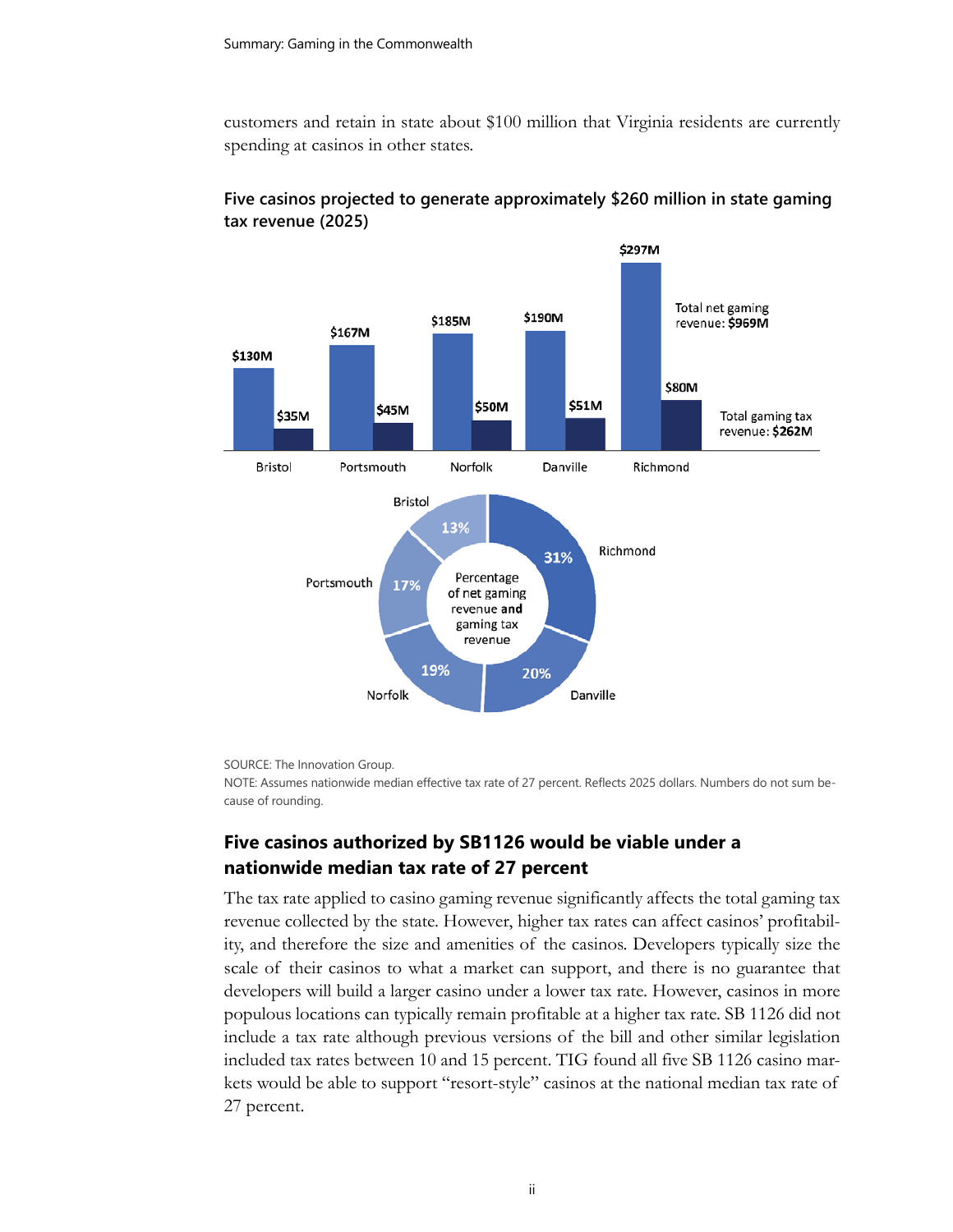| <b>Region</b>  | Labor<br>force* |         | <b>Employed Unemployed</b> | <b>Unemployment</b><br>rate | Casino<br>employees | Casino<br>employees as %<br>of labor force |
|----------------|-----------------|---------|----------------------------|-----------------------------|---------------------|--------------------------------------------|
| <b>Bristol</b> | 104,099         | 100,339 | 3,760                      | 3.6%                        | 1,067               | 1.0%                                       |
| Danville       | 50,125          | 48.051  | 2.074                      | 4.1                         | 1,582               | 3.2                                        |
| Norfolk        | 464,991         | 450,631 | 14,360                     | 3.1                         | 1,509               | 0.3                                        |
| Portsmouth     | 553,100         | 535,529 | 17,571                     | 3.2                         | 1,384               | 0.3                                        |
| Richmond       | 540,993         | 524,570 | 16,423                     | 3.0%                        | 2,050               | 0.4%                                       |

#### **Casino employment as a proportion of labor force for casino localities**

SOURCE: The Innovation Group and JLARC staff analysis of Bureau of Labor Statistics data and U.S. Census Bureau data.

NOTE: Casino employees are employees working directly at casinos; excludes secondary employment because secondary employment is often based in localities outside of the five host localities. Labor force data is 2018 annualized averages, comprising 2018 monthly data. Assumes 27 percent gaming revenue tax rate.

\* A casino region is defined as all localities from which at least 5 percent of workers in a casino host locality commute on a daily basis. For example, the Bristol region is defined as Sullivan, County TN; Bristol, VA; and Washington County, VA (Appendix B).

## **Sports wagering and online gaming are projected to have smaller fiscal and economic impacts**

A fully developed sports wagering industry in Virginia could generate up to \$55 million in annual gaming tax revenue for the state, depending on how it is structured, and online casino gaming could generate about \$84 million each year. Unlike online casino gaming, which would most likely depend on the opening of casinos, sports wagering could be implemented without casinos and could be offered sooner.

## **Beneficiaries of existing gaming would see proceeds decline, especially historical horse racing**

Casino gaming is projected to negatively affect revenue generated by most forms of existing gaming in Virginia, which would in turn decrease the revenue available for the causes they support. The biggest impact would be to revenue generated by historical horse racing (HHR), a small portion of which supports Virginia's revived live horse racing events. This revenue is projected to decline substantially (45 percent) from what it likely would have been without casino competition, and therefore tax revenue generated by HHR wagering would also decline. Lottery proceeds for Virginia's K–12 public education are projected to decline slightly (\$30 million or 3.6 percent). Charitable gaming proceeds are projected to decline slightly at the statewide level (\$3.1 million, or 4 percent), with larger localized impacts to charitable gaming operations located near casinos and the organizations they support.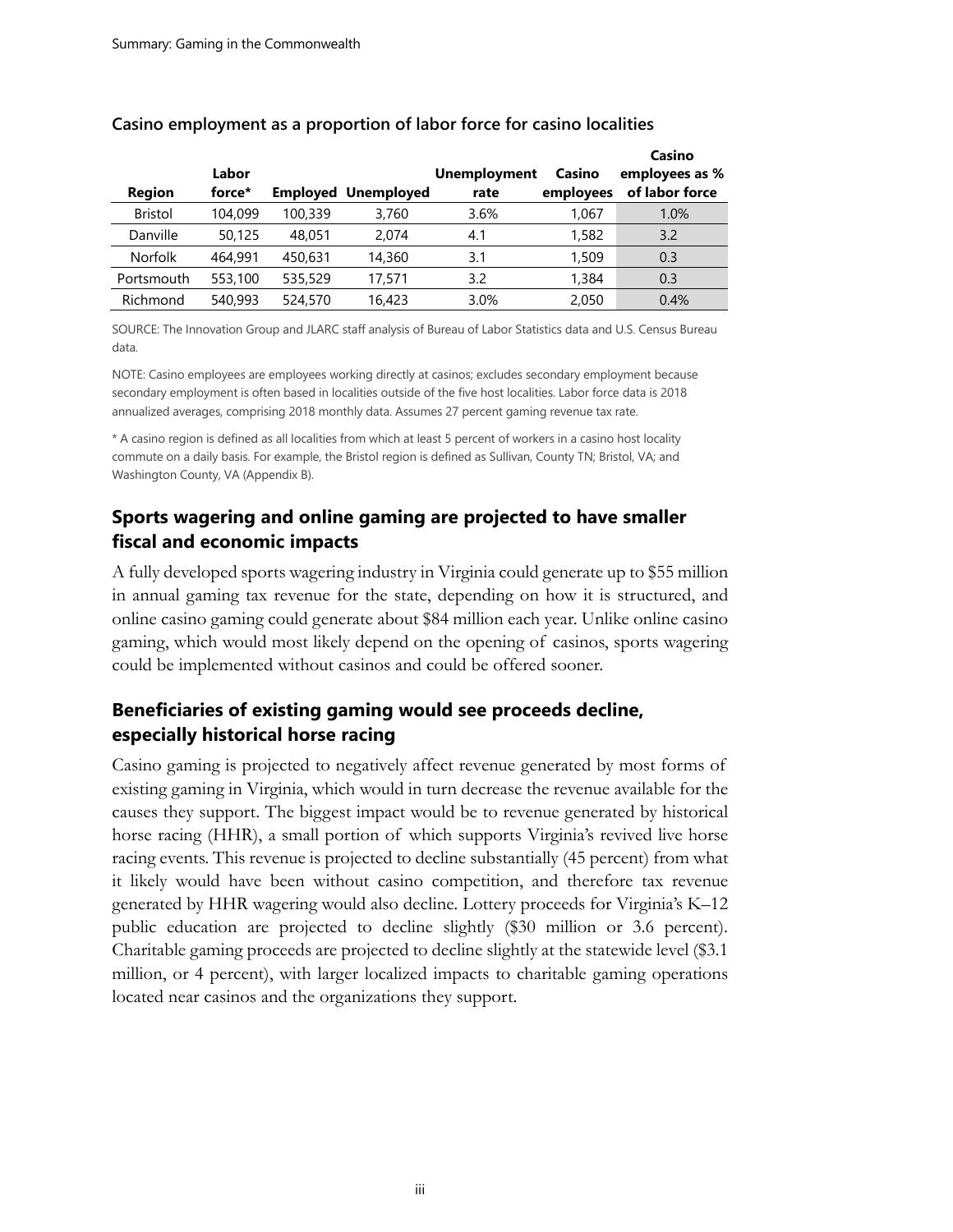# **Expanding gaming in Virginia will increase the number of people** *at risk* **of harm from problem gambling**

The prevalence of problem gambling in Virginia has not been measured, but evidence from national studies and states with a broad array of gaming options suggests that an estimated 5 percent to 10 percent of adults may experience gambling problems. While research does not consistently show an increase in the prevalence of problem gambling after the introduction of casinos in a state, more people will at least be *at risk* of experiencing problems as gambling opportunities increase.

The negative impacts of gambling are not limited to problem gamblers; research consistently shows adverse effects on others, most often a spouse or partner, but also the parents and children of problem gamblers, as well as other family members and close friends. The negative effects of problem gambling can be severe in a small portion of cases, and include financial instability and mental health and relationship problems.

Virginia's existing problem gambling prevention and treatment efforts are minimal despite the public's access to gambling through the lottery, historical horse race wagering, charitable gaming, and other avenues. States typically fund problem gambling prevention and treatment programs with gaming tax revenue, which should be considered even if the General Assembly does not authorize additional forms of gaming.

# **States award licenses for casinos using a competitive selection process and in-depth investigations of key personnel**

Most of Virginia's peer states use a competitive bidding process to award casino licenses, which creates market competition. Market competition helps ensure that the few available casino licenses are awarded to the most qualified and financially stable owners/operators who submit the most realistic and responsible proposals. A competitive selection process is especially important in a limited casino market in which the limited number of casino licenses effectively creates a monopoly for casino owners/operators. A limited casino market is contemplated in SB 1126, but a competitive bidding process is not included in the legislation. Virginia could use a competitive process to maximize the financial and economic value of casino licenses and minimize risks to the state, localities, and the public.

A state's gaming regulatory board, or a designated selection committee, typically creates specific selection criteria for evaluating casino proposals and issuing an award to the proposal or proposals most qualified to successfully operate a casino. These criteria could include, for example, a specific capital investment threshold, plans to maximize positive local impacts, or plans to prevent and treat problem gambling, among other criteria.

Criteria can also be included to reflect the interests and preferences of state policymakers and host communities. For example, a host community may prefer the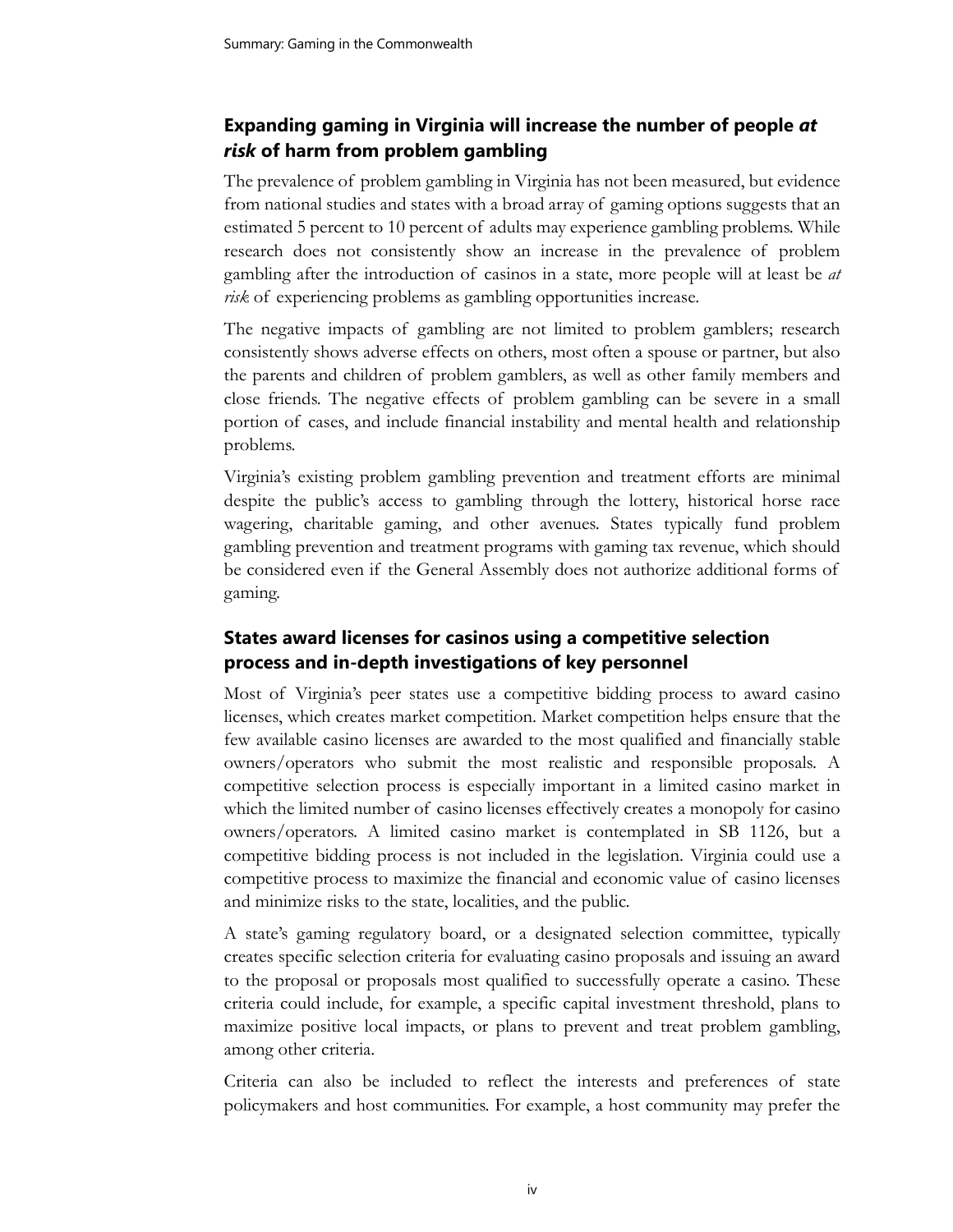use of local assets (such as an existing building), resources (such as the local labor force), or local ownership to maximize local impact and reflect the character of the local community. The General Assembly could also stipulate that special consideration be given to awarding a license to a recognized tribal nation to own or operate a casino. Specifying such preferences in an RFP would be similar to the preferences that are commonly used in the state procurement process for goods and services, such as the preference for veteran-owned businesses.

In addition to vetting casino development proposals through a competitive selection process, states conduct in-depth background and financial investigations of casino executives and key personnel. These investigations ensure that the executives and other personnel who will be operating a state's casinos have a sound financial history and that they do not have a history of financial or other crimes.

## **Expanded gaming would be a major new undertaking, even if oversight and administration were assigned to the Virginia Lottery**

SB 1126 would assign administration and oversight of casinos and additional forms of gaming to the Virginia Lottery. Regulatory Management Counselors—one of JLARC's consultants for this study—and other industry experts indicated that a lottery agency can effectively oversee gaming. However, lottery would need to increase staffing by approximately 100 positions; the Virginia Lottery Board's role and composition would need to change substantially; and lottery would need to expand its longstanding mission of benefiting K–12 education. The state and lottery also would need to mitigate potential conflicts of interest that may arise from the dual responsibility of running a state lottery and regulating the private gaming industry. The state could also consider creating a stand-alone agency to regulate expanded gaming.

Regardless of whether lottery or a stand-alone agency were to oversee and administer expanded gaming, this oversight would be a major new undertaking for the state, costing at least \$16 million annually. Lottery's existing leadership and administrative structure may provide some limited economies of scale (an estimated \$2 million annually) for overseeing casino gaming compared to the creation of a new stand-alone agency. However, the majority of lottery staff perform roles specific to lottery and would not offer any economies of scale for overseeing casino gaming.

## **Expanded gaming would generate positive net revenues for the state, but magnitude depends primarily on the gaming revenue tax rate**

Before expenses and reductions to other forms of revenue, total state revenue from the five SB 1126 casinos and additional forms of gaming would range from approximately \$154 million to \$571 million. Total revenue would depend on the extent to which gaming is implemented and the gaming tax rate applied to individual casinos' net gaming revenue. After deducting \$61 million to \$71 million in estimated administrative costs and reductions in HHR generated state taxes and lotterygenerated K–12 proceeds, estimated annual net revenue to the state could range from: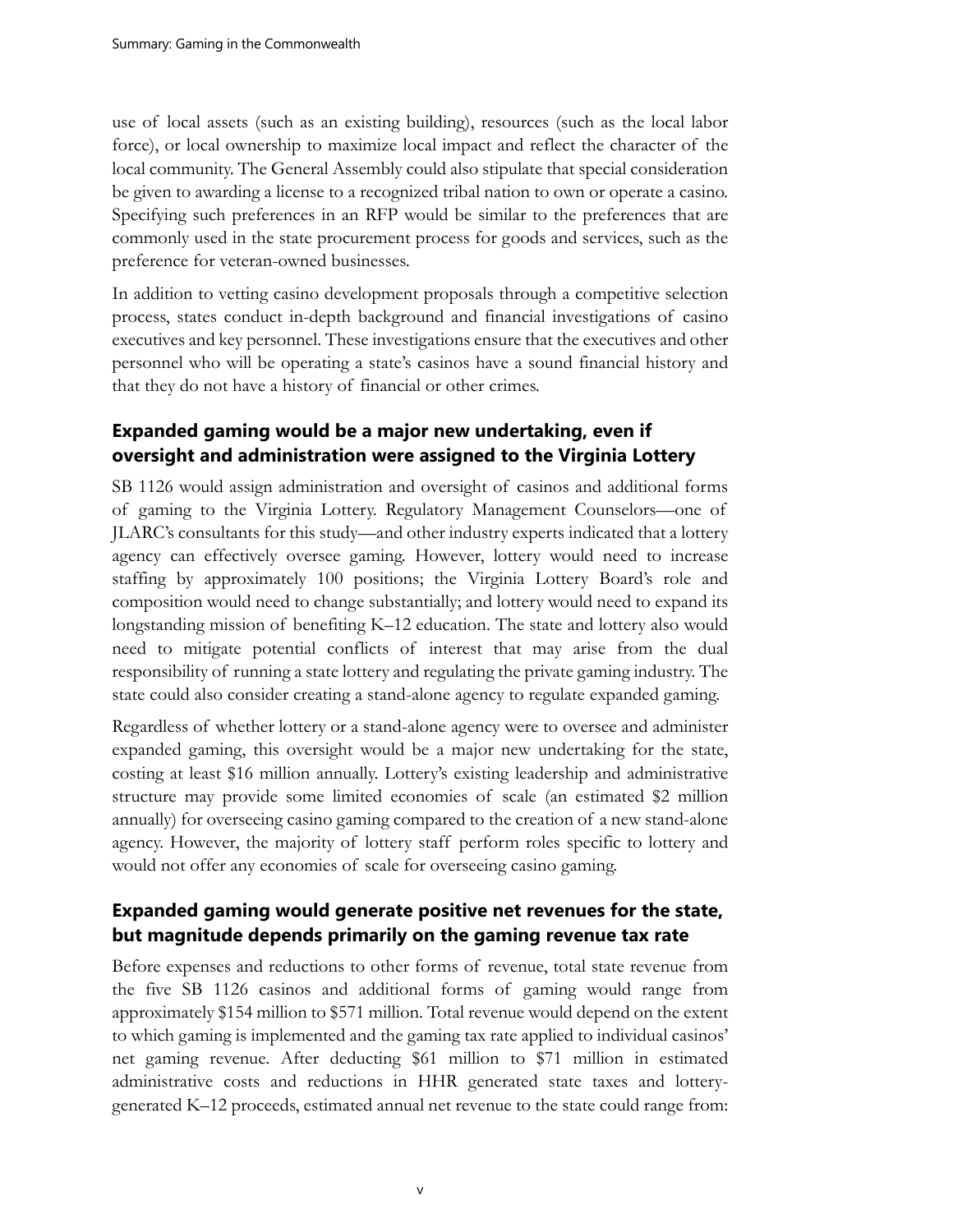- as low as about \$81 million with the five SB 1126 casinos at a low gaming tax rate (12 percent), no other additional forms of gaming, and the highest oversight operational costs; to
- as high as \$510 million with a high casino gaming tax rate (40 percent), widespread availability of sports wagering (brick and mortar and mobile options), online casino gaming, and the lowest oversight operational costs.

The more realistic scenario is likely somewhere in between. For example, the state would be projected to see \$367 million in positive net revenues using a 27 percent tax rate on the five SB 1126 casinos, revenues from other state and local taxes, broad availability of sports wagering (brick and mortar and online), and online casino gaming. These revenues would be offset by negative impacts from existing forms of gaming and administration and oversight costs, including a problem gambling prevention and treatment program.

| Source of revenue/cost           | <b>Estimated annual tax revenue/cost</b> |  |  |
|----------------------------------|------------------------------------------|--|--|
| Casinos                          | \$262M                                   |  |  |
| Other state taxes from casinos a | 30                                       |  |  |
| Online gaming                    | 84                                       |  |  |
| Sports wagering b                | 55                                       |  |  |
| <b>Total revenue</b>             | \$431M                                   |  |  |
| Lottery proceeds to K-12         | ( \$30)                                  |  |  |
| Gaming agency operations c       | (17)                                     |  |  |
| State taxes from HHR d           | (14)                                     |  |  |
| Problem gambling response        | (4)                                      |  |  |
| <b>Total cost</b>                | $($ \$65)M                               |  |  |
| Net state revenue                | \$367M                                   |  |  |

## **After expenses, state could collect net positive revenues from expanded gaming (\$ millions)**

SOURCE: The Innovation Group and JLARC staff analysis of spending in other states.

NOTE: May not sum because of rounding. SB 1126 casino locations only. State revenue and costs only; does not include revenue or costs to localities or charitable gaming. Does not include casino license fees, which could be substantial and used to offset a portion of agency operational costs. Timeline for casino development<sup>a</sup> Other state taxes include personal income tax, sales tax, and corporate income tax. Projected revenue for casino gaming is estimated for 2025. **b** Sports wagering revenue presented for brick and mortar and mobile combined; all with a 12 percent tax rate in place. Sports wagering and online casino gaming tax revenue assumes fully mature market after five-year ramp up period. <sup>c</sup> Mid-point estimates of administration and oversight costs (assuming that role is filled by the Virginia Lottery.) Because of start-up costs, some gaming agency operational costs would occur before casinos or additional forms of gaming began producing revenue. A small portion of the estimated impact to lottery proceeds is attributable to HHR. <sup>d</sup> Includes state taxes paid on HHR gaming revenue and other state taxes generated by HHR operations such as sales and use taxes and personal income taxes paid by HHR employees.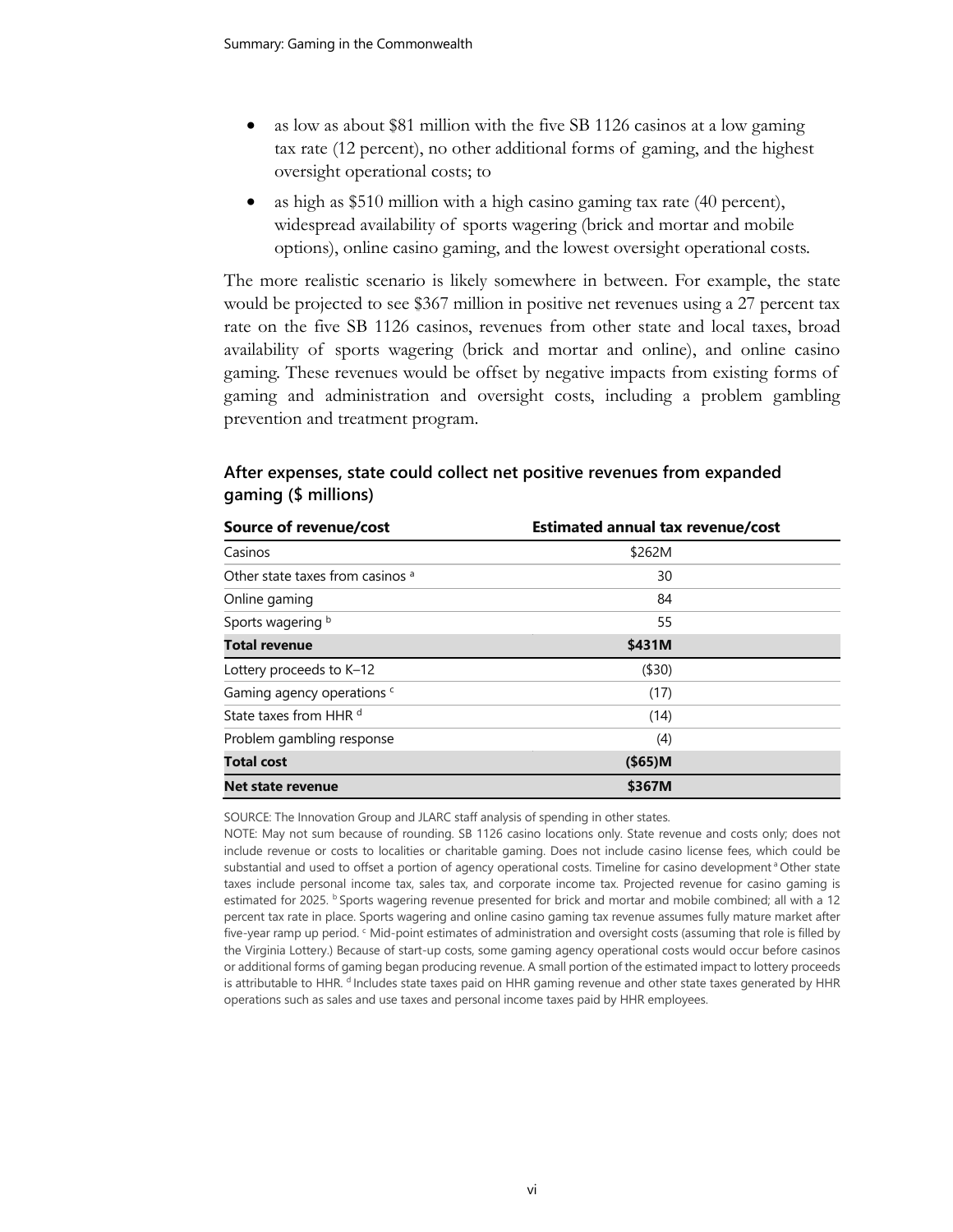#### **Casino development could take four years after authorization**

Virginia casinos would likely open approximately four years after casino authorizing legislation passes if the process were similar to other states. Passing authorizing legislation represents the beginning of the casino development process. Following authorization in other states, authorized localities interested in hosting a casino have held popular referendums. Once at least one locality authorized gaming, states have undertaken activities that can be arranged broadly into three major phases: establishing the oversight environment, casino development selection, and casino development and construction. Chapter 10 outlines the key elements and decisions typically found in casino authorizing legislation.



#### **Timeline for casino development**

SOURCE: JLARC staff analysis of casino implementation timelines in other states.